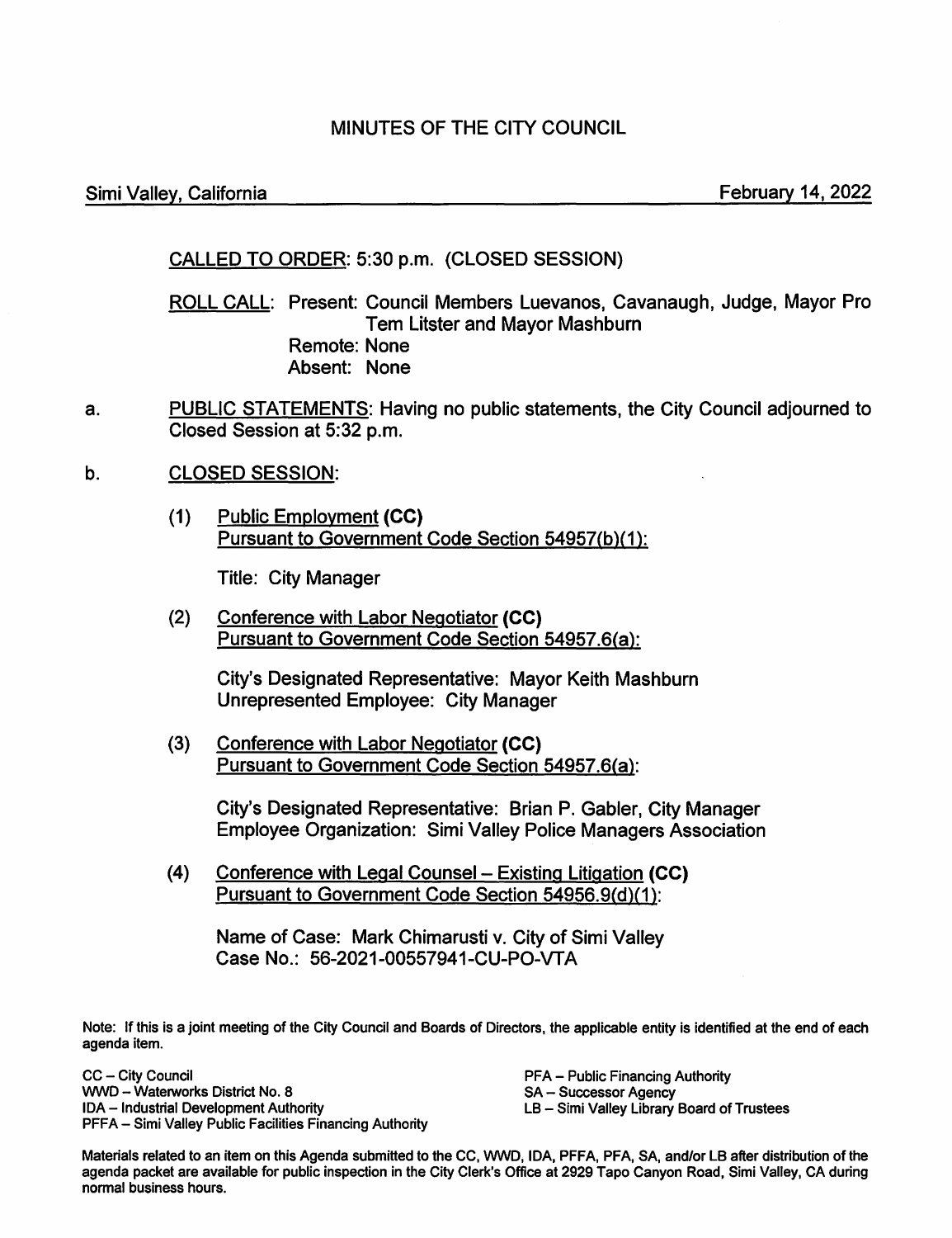# (5) Conference with Legal Counsel - Existing Litigation **(CC)**  Pursuant to Government Code Section 54956.9{d}(1) (Workers' Compensation):

Name of Case: Patrick Coulter v. City of Simi Valley Case Nos.: WC1682 (ADJ2757741); WC601871 (ADJ1833653); WC603460 (ADJ22655295); WC603861 (DOI: 8/2/07); WC603748 (DOI: 11/21/07); WC603847 (DOI: 5/1/08); WC 604056 (DOI: 6/15/09); WC604116 (DOI: 12/08/09); WC604284 (DOI: 9/10/10); WC604843 (DOI: 5/11/11); WC605181 (DOI: 2/23/17); WC605343 (ADJ12865629); CT, ending 9/30/19; WC604181 (DOI: 2/23/17)

CALLED TO ORDER: 6:30 p.m. (OPEN SESSION)

CLOSED SESSION REPORTS: City Attorney Caceres stated there was no reportable action as a result of the Closed Session meeting held on February 14, 2022 at 6:30 p.m.

PLEDGE OF ALLEGIANCE: Led by John Lapper

ROLL CALL: Present: Council Members Luevanos, Cavanaugh, Judge, Mayor Pro Tern Pro Tern Litster and Mayor Mashburn Remote: None Absent: None

- 1. AGENDA REVIEW: City Manager Gabler stated that a Supplemental Staff report was provided for Agenda Item 88.
- 1A. ACTION: Mayor Pro Tem Litster moved that all resolutions and ordinances presented tonight be read in title only and all further reading be waived. Council Member Cavanaugh seconded the motion. **(CC)**

ROLL CALL

AYES: Council Members Luevanos, Cavanaugh, Judge, Mayor Pro Tern Litster and Mayor Mashburn

**NAYS: ABSENT:**  None None

**ABSTAIN:**  None

1B. It is the policy of the City Council that upon reaching 11:30 p.m., the City Council will not address any new agenda items. Should the City Council continue to address an in-progress agenda item past 12:00 midnight, the following motion is in order.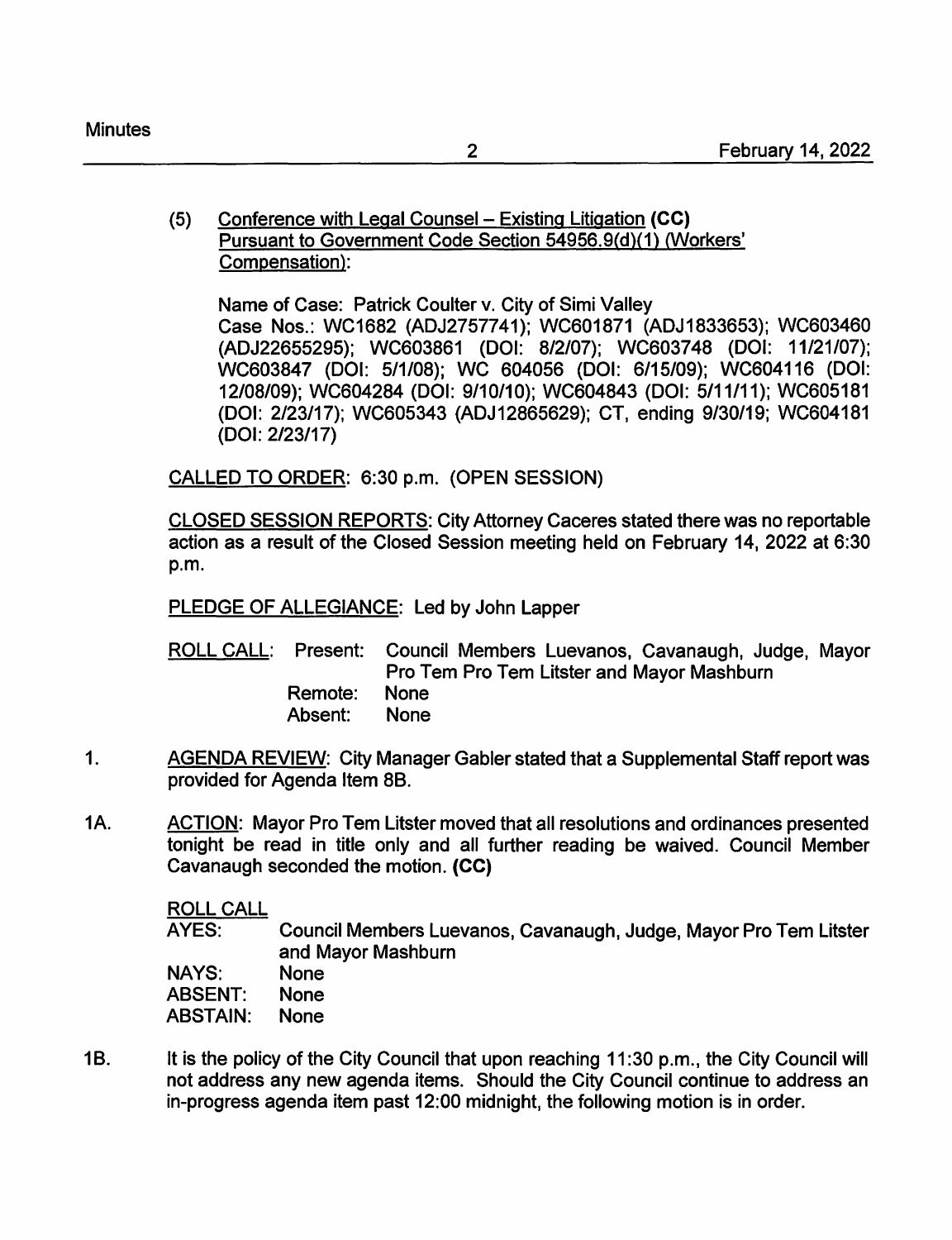MOTION: Move that the City Council meeting tonight may extend beyond the midnight deadline to conclude the agenda (Section 2-1.106 SVMC).

- 1C. DECLARATION OF CONFLICT: None
- 10. CERTIFICATES/HONORARY RESOLUTIONS/PROCLAMATIONS:
	- (1) Certificates of Appreciation to outgoing Special Event Support Review Committee members **(CC)**

Management Analyst Heidi DiNardo acknowledged outgoing Special Event Support Review Committee members Pat Lewis, Theresa Ramirez, Tammy Wirtz, Michelle Scharf, and Janet Plant who will receive a Certificate of Appreciation by mail.

(2) A Proclamation declaring February 2022 as Black History Month **(CC)** 

Deputy City Manager Samantha Argabrite read the proclamation declaring the month of February 2022 as Black History Month.

(3) A Proclamation declaring February 2022 as American Heart Month **(CC)** 

Deputy City Manager Samantha Argabrite read the proclamation declaring the month of February 2022 as American Heart Month.

- 2. PUBLIC STATEMENTS ON APPOINTMENTS, SPECIAL PRESENTATIONS AND INFORMATIONAL REPORTS: None
- 3. APPOINTMENTS/SPECIAL PRESENTATIONS AND INFORMATIONAL REPORTS:
- 3A. APPOINTMENTS:
	- (1) Appointment of two Youth Council members (Swan) **(CC)**

ACTION: Mayor Pro Tern Litster moved to approve, and the Mayor appoint, Arianna Reyes and Jasleen Sidhu to the Simi Valley Youth Council as the Apollo High School and Alternate Community-at-Large representatives to serve the remainder of the unexpired one-year term on the Simi Valley Youth Council, commencing on February 15, 2022, and concluding on June 30, 2022. Council Member Judge seconded the motion.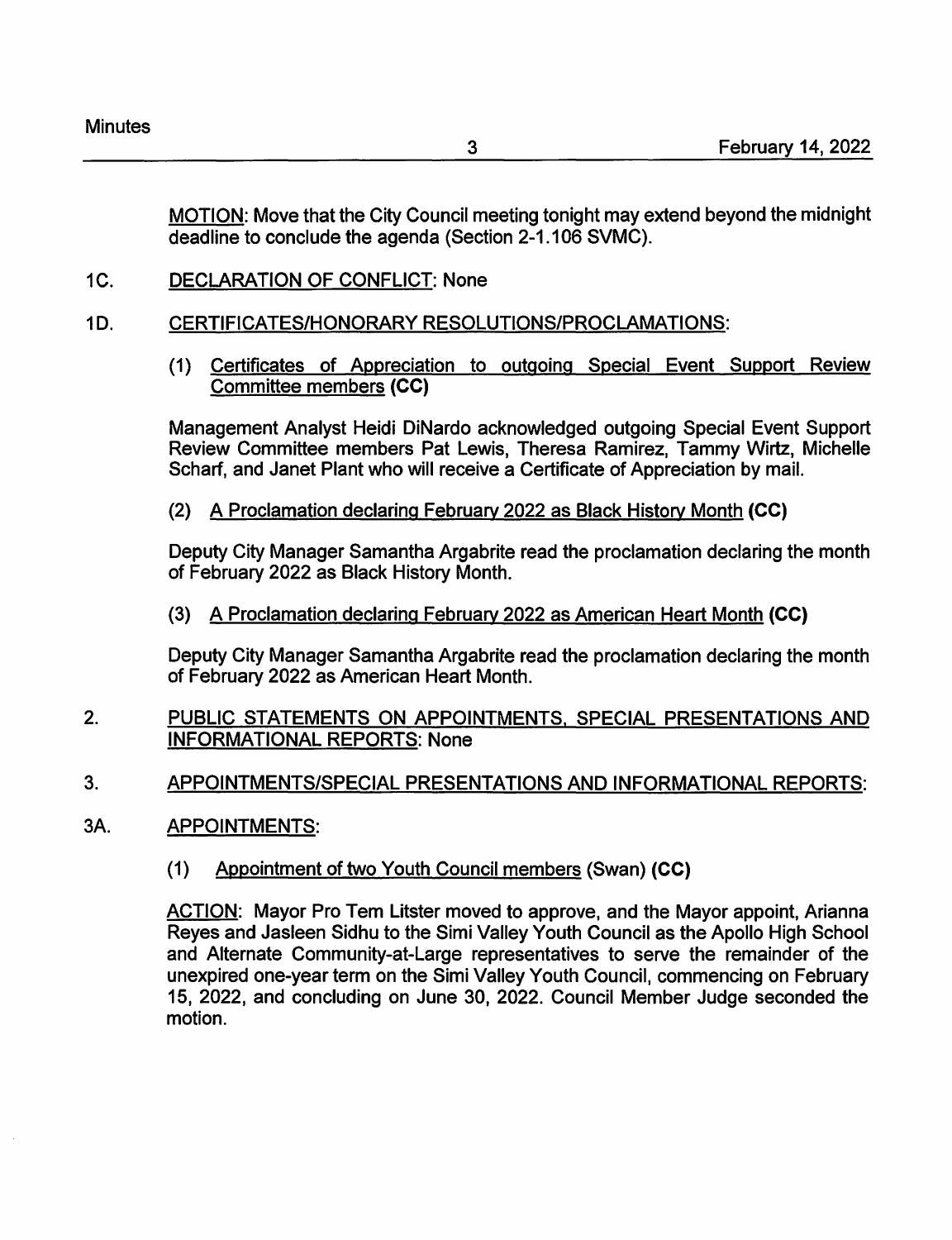ROLL CALL AYES: Council Members Luevanos, Cavanaugh, Judge, Mayor Pro Tern Litster and Mayor Mashburn NAYS: ABSENT: None ABSTAIN: None

- 38. SPECIAL PRESENTATIONS: None
- 3C. INFORMATIONAL REPORTS: None
- 4. PUBLIC HEARINGS: None

#### 5. PUBLIC STATEMENTS ON ALL ITEMS OTHER THAN PUBLIC HEARINGS, APPOINTMENTS AND INFORMATIONAL REPORTS:

#### The following submitted a speaker card and spoke:

- 1. John Lapper, Simi Valley, CA spoke about concerns he has with Mayor Mashburn and the City Council, his communication with the Ventura County District Attorney's Office, and cited community issues including motorcycle traffic control of speeding, fireworks, and the Santa Susana Field Lab cleanup.
- 2. Elena Johnson Simi Valley, CA spoke in support of keeping Simi Valley in four districts, commented about the Simi Valley School Board, and stated her appreciation of the City Council.
- 3. Cheryl Welch, Simi Valley, CA spoke about issues of concern in her residential area including a lack of parking, over building, loitering and illegal activity.
- 4. Douglas Bamforth, Simi Valley, CA stated that Simi Valley is a community that works together. He spoke in support of the Our Neighborhood Voices Initiative, Agenda Item 8A.

## Public statements by Zoom speakers:

1. Joe Piechowski, Simi Valley, CA spoke in support of no changes to the district boundaries, in opposition to SB-9, and in support of the Our Neighborhood Voices Initiative, Agenda Item 8A.

#### 5A. CITY COUNCIUBOARD MEMBER/SPECIAL DISTRICT COMMENTS REGARDING PUBLIC STATEMENTS:

Council Member Judge thanked everyone for coming out and expressing their opinions.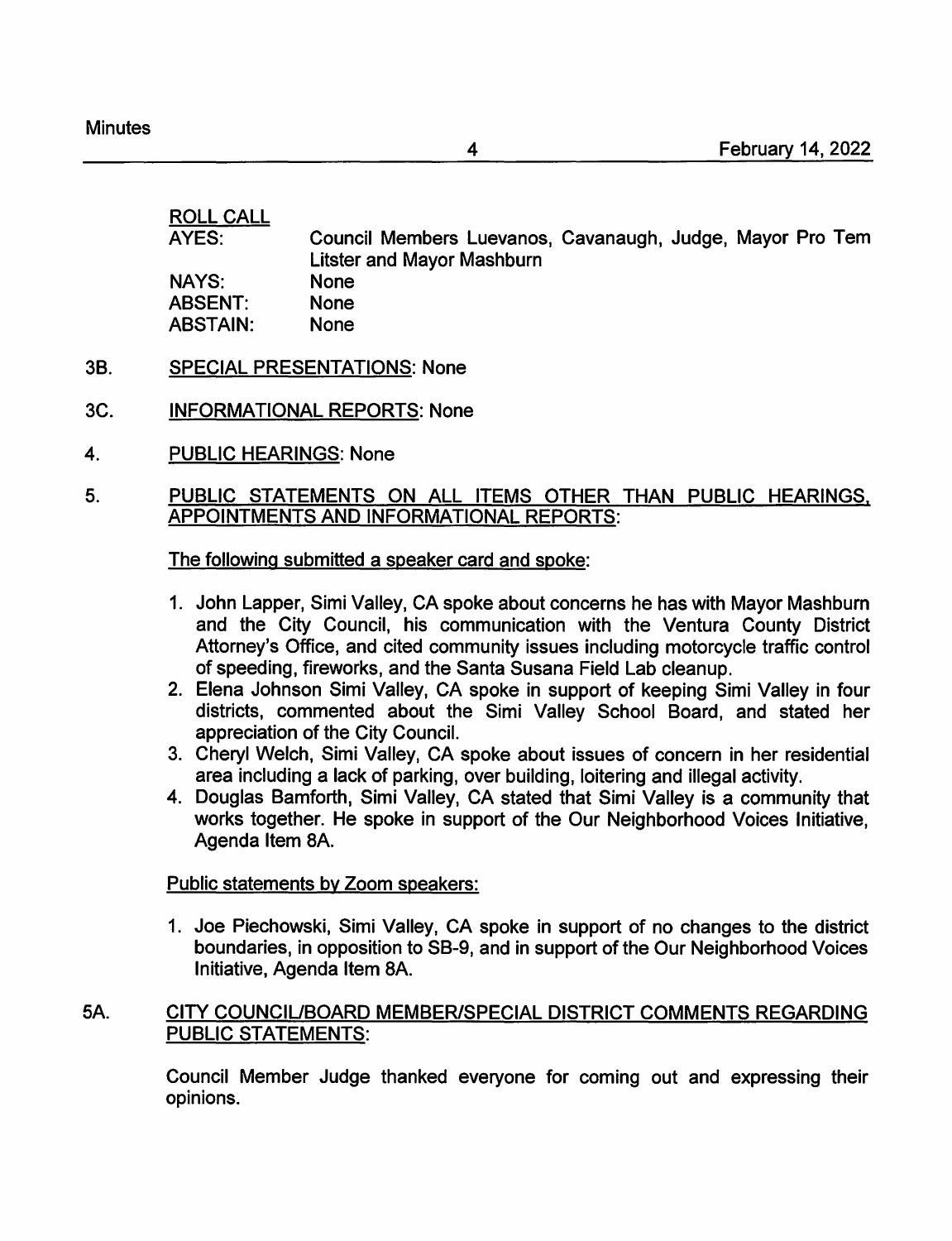Council Member Luevanos briefly spoke regarding the traffic and transportation issue that was brought up and encouraged public advocacy to increase the usage of bike/walk pathways and buses.

Mayor Pro Tem Litster thanked all for coming out on Valentine's Day and sharing their thoughts. She concurred with Mr. Bamforth that the City of Simi Valley is a community that works together.

## 6. CONSENT CALENDAR:

Council Member Luevanos pulled Consent Item 2 and Mayor Pro Tem Litster pulled Consent Item 1 for discussion.

(1) Approval of minutes for the City Council meetings of January 10 and 24. 2022 (Blanco) **(CC)** 

ACTION: Approved minutes with changes to January 10, 2022 minutes.

(2) Award of professional services contracts for On-Call Engineering Design Services, RFQ NO. PW 21-04 **(CC)** 

ACTION: Awarded contracts to Bengal Engineering, Inc., Huitt-Zollars, Inc., and Kimley-Horn and Associates, Inc.

(3) Consideration of a resolution confirming and renewing the proclamation of the existence of a local emergency and consideration of a resolution implementing the provisions of AB 361 (Gabler) **(CC)** 

Resolution No. 2022-05 - A RESOLUTION OF THE CITY COUNCIL OF THE CITY OF SIMI VALLEY CONFIRMING AND RENEWING THE PROCLAMATION OF THE EXISTENCE OF A LOCAL EMERGENCY

Resolution No. 2022-06 - A RESOLUTION OF THE CITY COUNCIL OF THE CITY OF SIMI VALLEY CONFIRMING THE EXISTENCE OF A LOCAL EMERGENCY AND AUTHORIZING REMOTE TELECONFERENCE MEETINGS OF THE LEGISLATIVE BODIES OF THE CITY OF SIMI VALLEY PURSUANT TO BROWN ACT PROVISIONS

ACTION: Adopted Resolution Nos. 2022-05 and 2022-06.

ACTION: Council Member Luevanos moved to approve Consent Calendar Items 1 through 3. Council Member Cavanaugh seconded the motion.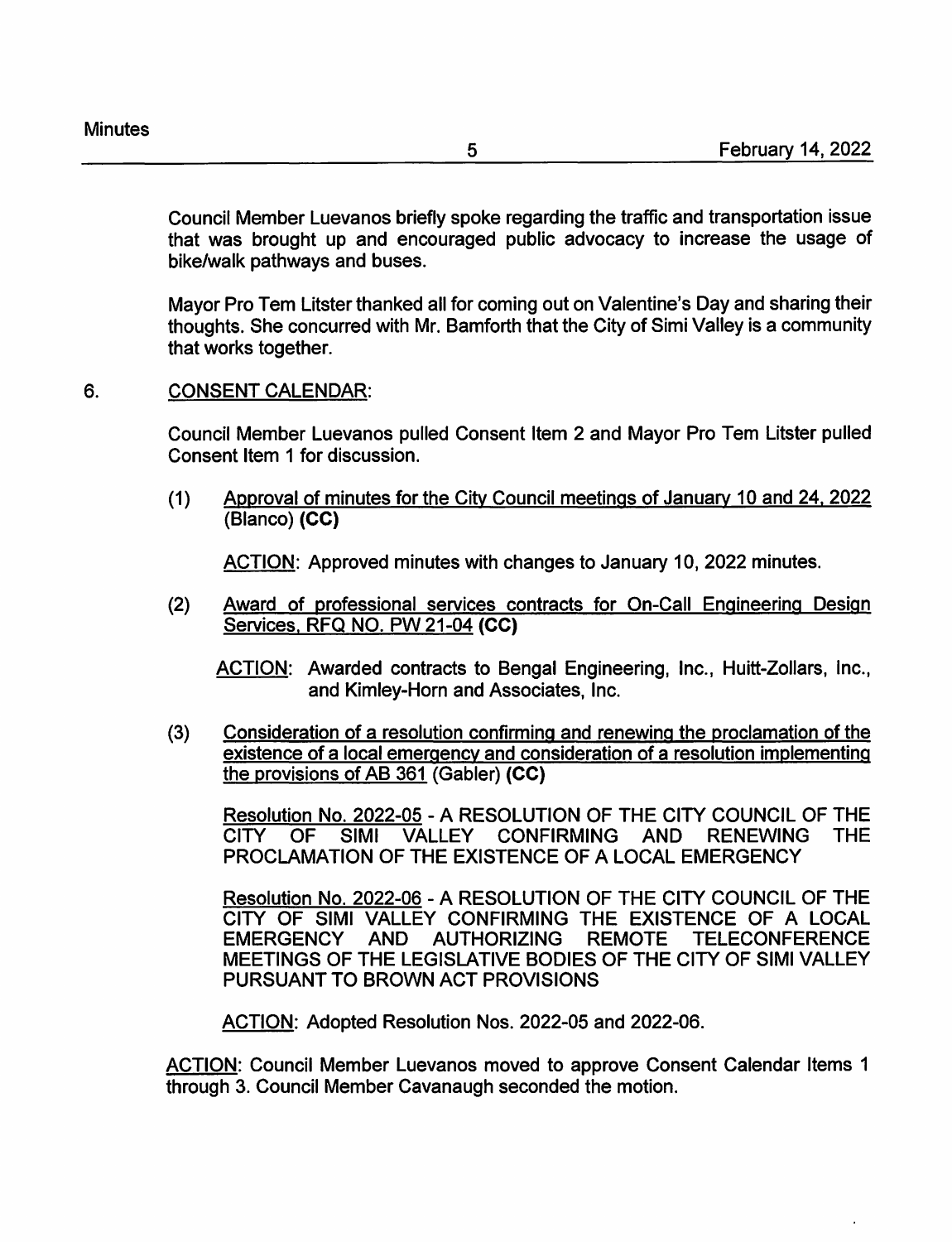**Minutes** 

ROLL CALL

AYES: NAYS: ABSENT: ABSTAIN: Council Members Luevanos, Cavanaugh, Judge, Mayor Pro Tern Litster and Mayor Mashburn None None None

- 7. CONTINUED BUSINESS:
- 7A. Second Reading Ordinance No. 1334 adopting a map describing voting district boundaries and amending Title 2 of Chapter 4 of the Simi Valley Municipal Code (Blanco/Hehir) **(CC)**

Ordinance No. 1334 -AN ORDINANCE OF THE CITY COUNCIL OF THE CITY OF SIMI VALLEY, ADOPTING A MAP DESCRIBING VOTING DISTRICT BOUNDARIES AND AMENDING TITLE 2 OF CHAPTER 4 OF THE SIMI VALLEY MUNICIPAL CODE

ACTION: Council Member Judge moved to adopt Ordinance No. 1334. Council Member Cavanaugh seconded the motion:

ROLL CALL

AYES: Council Members Cavanaugh, Judge, Mayor Pro Tem Litster and Mayor Mashburn

NAYS: Council Member Luevanos

ABSENT: None

ABSTAIN: None

- 8. NEW BUSINESS:
- *BA.*  Discussion and possible adoption of a resolution to support the Our Neighborhood Voices Initiative (AKA: The Brand-Huang-Mendoza Tripartisan Land Use Initiative) to amend Section 7 of Article XI of the Constitution of the State of California to make zoning and land use a community affair and not a matter of state interest (Argabrite) **(CC)**

Resolution No. 2022-07 - A RESOLUTION OF THE CITY COUNCIL OF THE CITY OF SIMI VALLEY IN SUPPORT OF THE "BRAND-HUANG-MENDOZA TRIPARTISAN LAND USE INITIATIVE (OUR NEIGHBORHOOD VOICES) TO AMEND ARTICLE XI OF THE CONSTITUTION OF THE STATE OF CALIFORNIA TO MAKE ZONING AND LAND USE COMMUNITY AFFAIRS AND NOT OF STATE INTEREST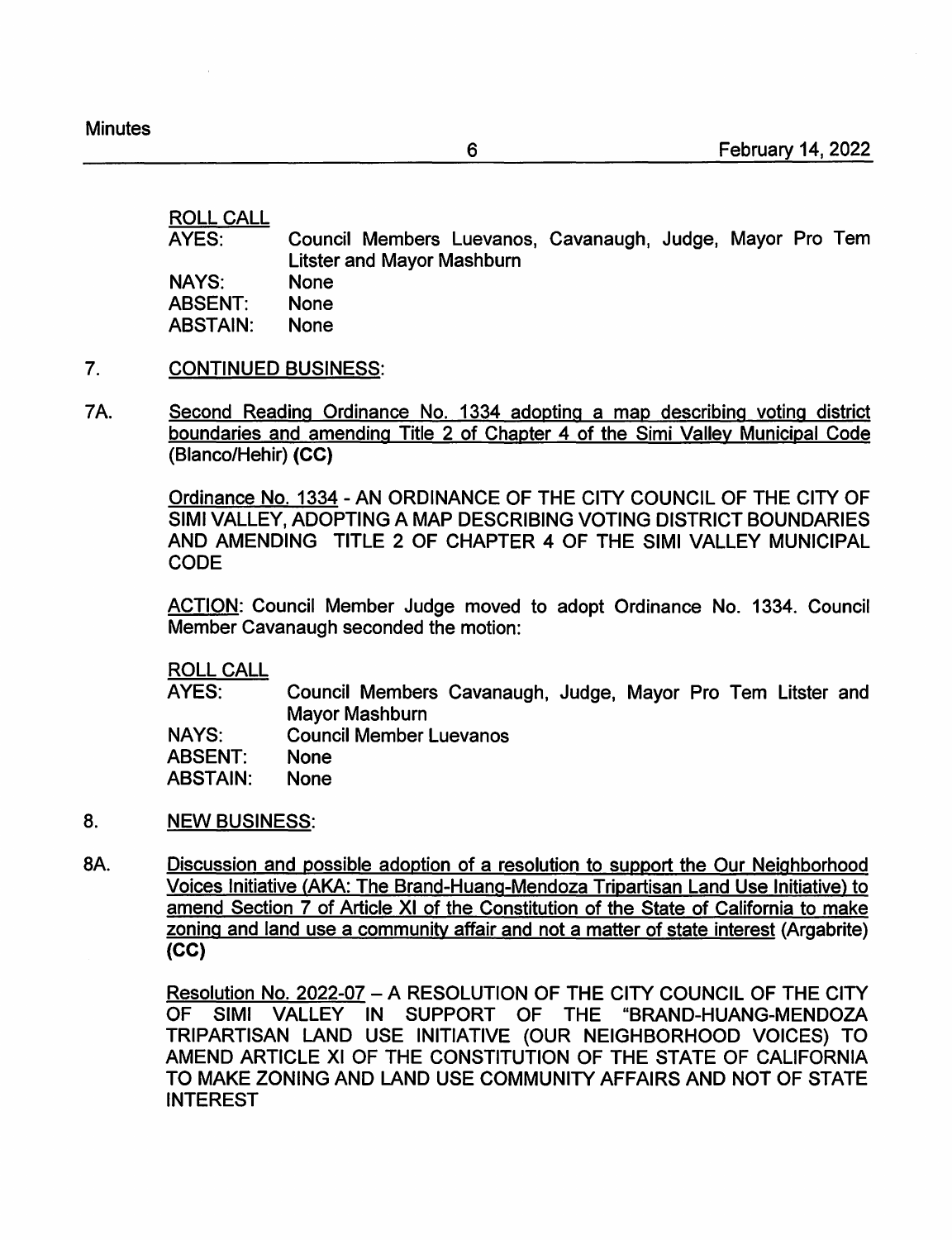ACTION: Council Member Judge moved to adopt Resolution 2022-07 in support of the Our Neighborhood Voices Initiative to return land use authority to cities. Mayor Pro Tem Litster seconded the motion.

ROLL CALL

| Council Members Cavanaugh, Judge, Mayor Pro Tem Litster and |
|-------------------------------------------------------------|
| Mayor Mashburn                                              |
| <b>Council Member Luevanos</b>                              |
| <b>None</b>                                                 |
| None                                                        |
|                                                             |

88. Consideration of proposed revisions to the terms and conditions to the Memorandum of Understanding with the Simi Valley Police Managers' Association (Argabrite) **(CC)** 

> ACTION: Council Member Judge moved to Consider the proposed revisions to the terms and conditions of the MOU with the Police Management employees as presented and give the public an opportunity to provide input prior to making a final determination on the proposed revised MOU as presented and give the public an opportunity to provide input prior to making a final determination on the MOU and Place this matter on the agenda for February 28, 2022, for final determination on the proposed MOU. Mayor Pro Tern Litster seconded the motion.

ROLL CALL

AYES: **NAYS: ABSENT: ABSTAIN:**  Council Members Luevanos, Cavanaugh, Judge, Mayor Pro Tern Litster and Mayor Mashburn None None None

9. REPORTS:

#### 9A. City Council/Board Member/Trustees/Special District Member Reports:

Council Member Luevanos reported she attended the Affordable Housing Subcommittee meeting, the Clean Power Alliance meeting, and the Los Angeles Regional Water Board meeting.

Council Member Judge reported he attended the Affordable Housing Subcommittee meeting, met with a Simi Valley resident regarding a building upgrade, attended the ribbon cutting for Forever Found at their new location in Wood Ranch, and attended the Southern California Association of Governments (SCAG) Regional Council meeting. He reported he attended two Simi Valley Education Foundation Teacher of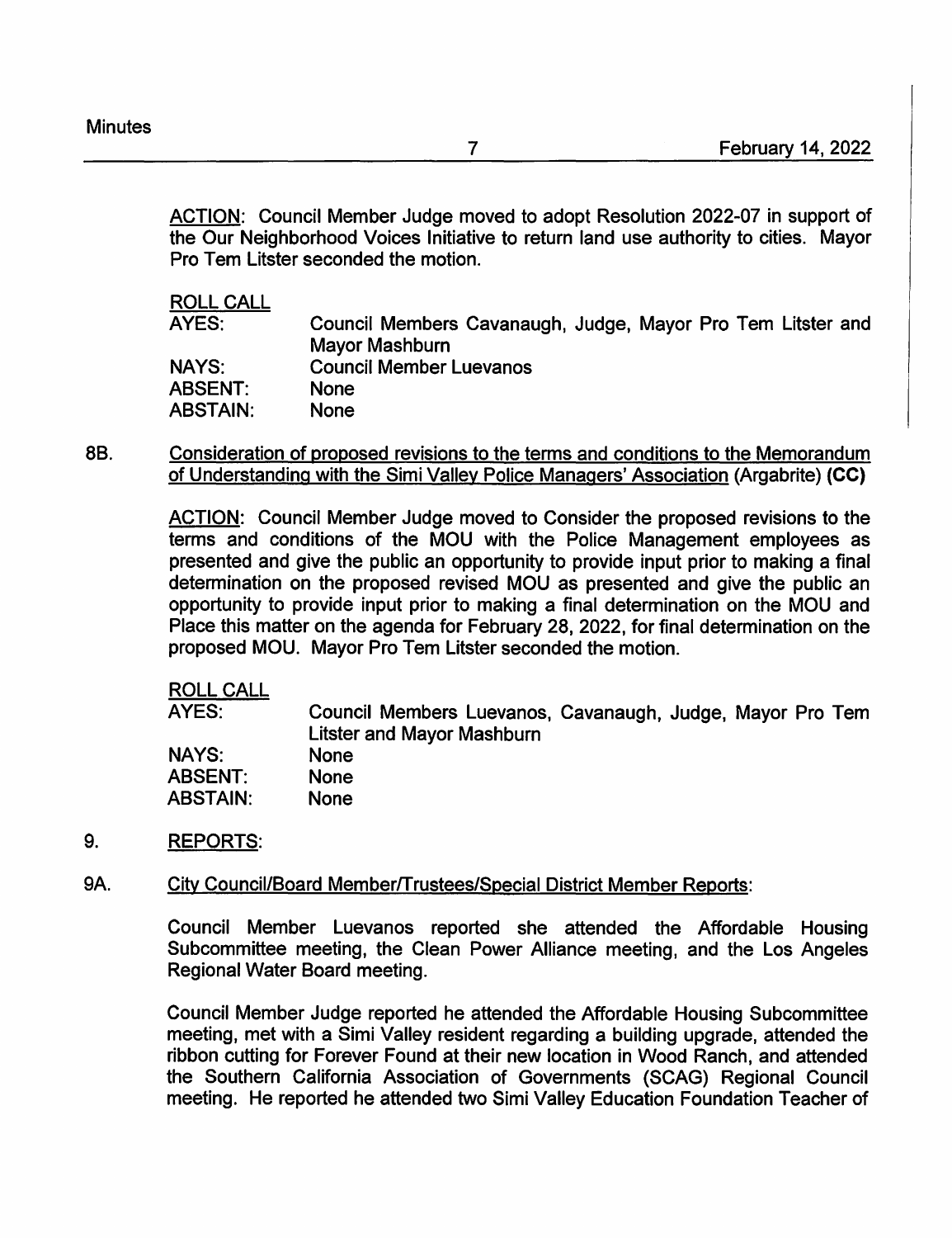the Month awards, the Ventura County Transportation Committee meeting, the Task Force on Homelessness, and the Council On Aging Committee meeting.

Council Member Cavanaugh reported she attended the premier of a new film called Wake Up, about human trafficking that was sponsored by the Simi Valley Soroptimist Club. She also reported she attended the Economic Development Collaborative (EDC) Executive Board meeting, and the Ventura County Animal Services quarterly meeting.

Mayor Pro Tem Litster reported she attended the Chamber of Commerce Legislative meeting. She reported she attended the premier of a new film called Wake Up, about human trafficking that was sponsored by the Simi Valley Soroptimist Club and noted that the Simi Valley Police Chief and Deputy Chief were also in attendance and spoke. Mayor Pro Tem Litster reported she attended a ribbon cutting for Forever Found at their new location in Wood Ranch, the Youth Council meeting, the SCAG Joint Policy Committee meeting, two Simi Valley Education Foundation Teacher of the Month awards, and President Reagan's birthday celebration at the Ronald Reagan Presidential Library.

Mayor Mashburn commented about the extension of the contract with RDP- 21 (Regional Defense Partnership for the 21st Century), and reported he met with Jennifer Swenson, the Director of Adventist Health Simi Valley Hospital on general issues.

# 9B. City Council/Board Member/Special District Member Requests for Future City Council Agenda Items:

Council Member Luevanos requested an item to discuss forming a "Truth and Reconciliation Committee. City Manager Gabler stated that staff would research and provide a memo with more information to Council boxes.

Council Member Luevanos requested an item to reevaluate the City's bus system. City Manager Gabler stated that in 2018 the City did an extensive short-range transit plan that evaluated the entire bus system where public input was included. He also stated that an "Unmet Needs" analysis through County of Ventura is done annually that includes public input. He stated that staff will make sure that this information is available on the City's website.

Mayor Mashburn requested an item to consider a discussion regarding the hybrid meetings. Mayor Pro Tem Litster seconded the request.

Mayor Pro Tem Litster requested a quarterly meeting with two elected officials from the Simi Valley Board of Education and Rancho Simi Recreation & Parks District. Council Member Luevanos seconded the motion.